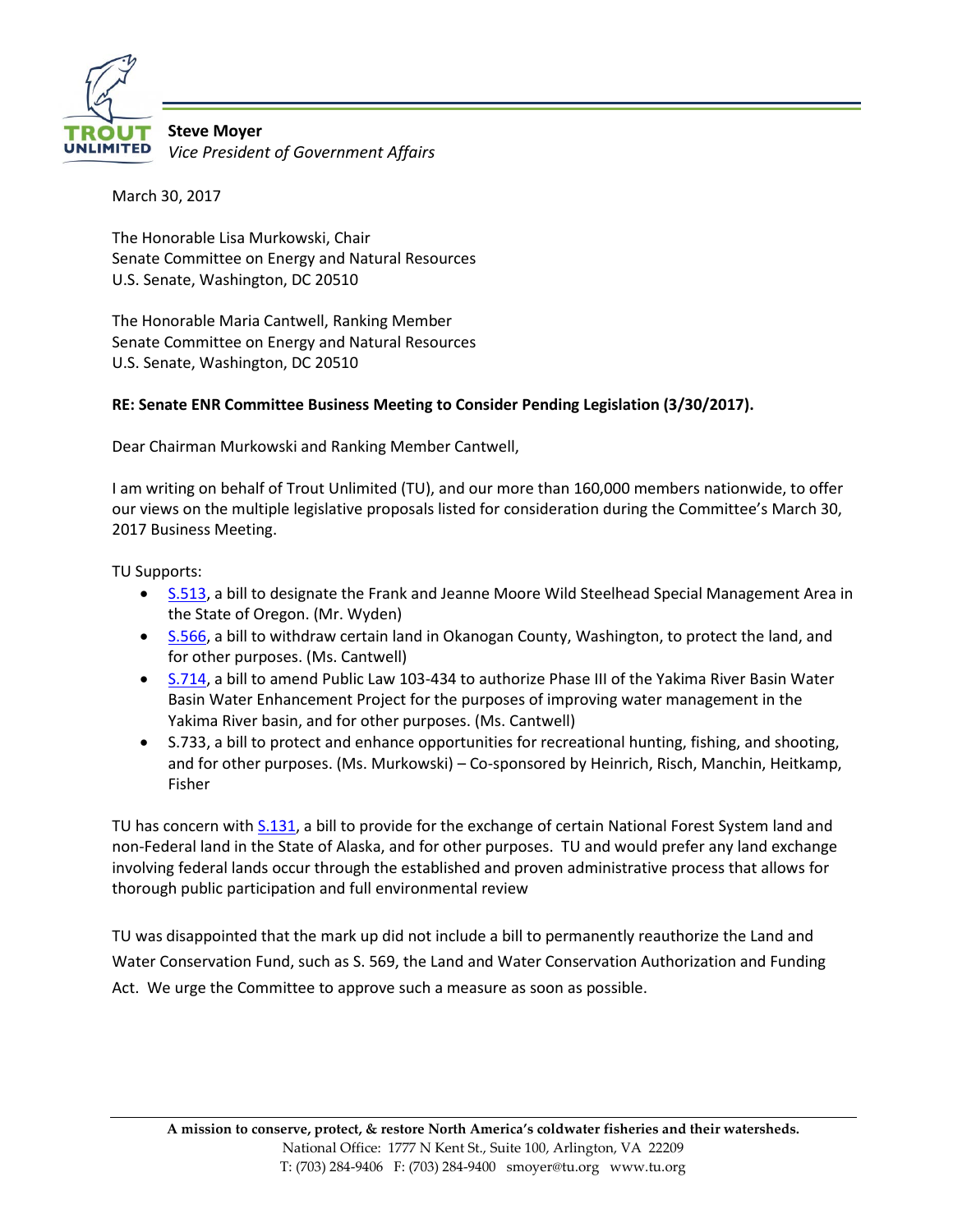We detail our comments in the attached packet of letters. Thank you for considering our views.

sincerely,<br>Steven n, Moye

Steve Moyer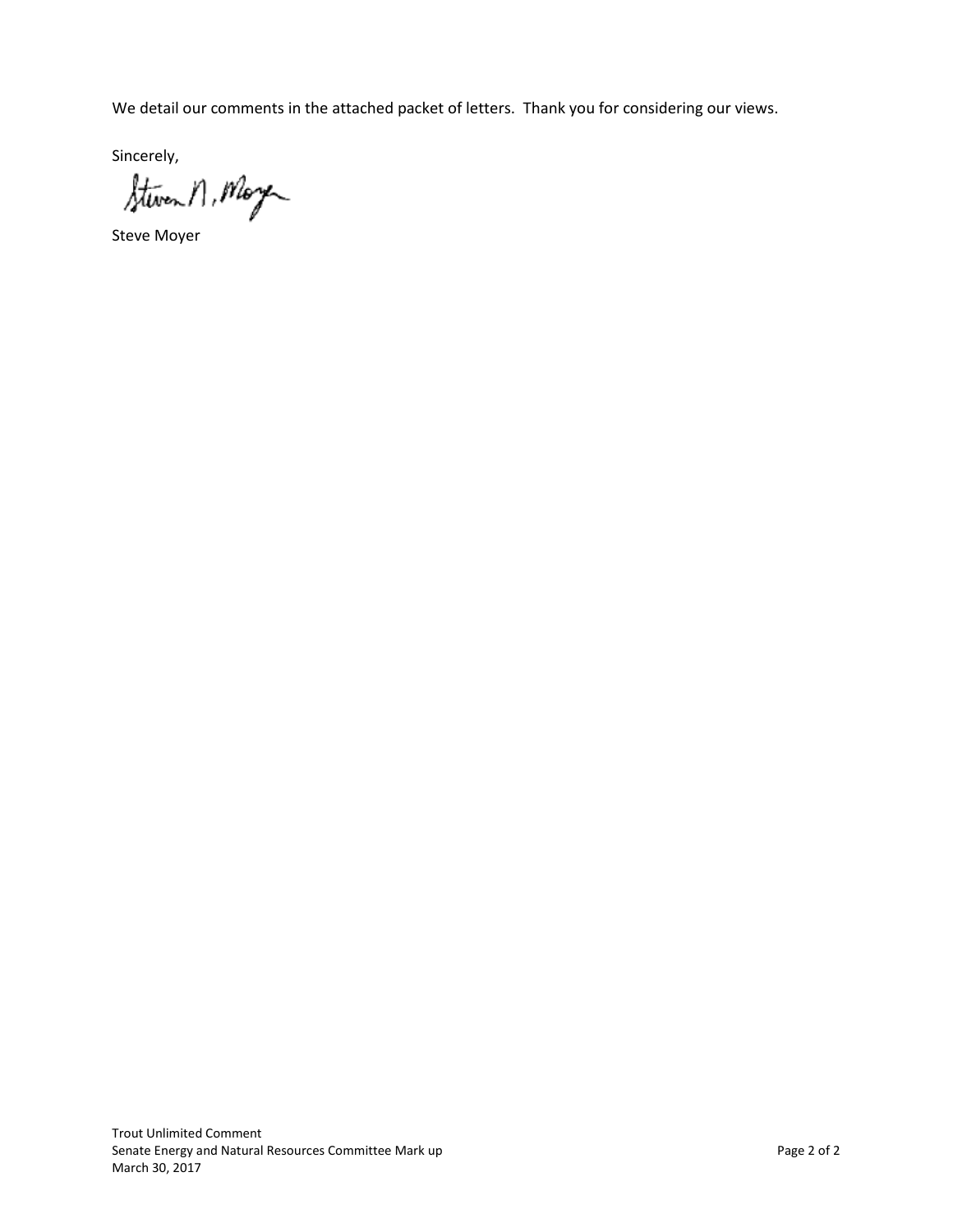

## **Re: [S.513,](https://www.congress.gov/bill/115th-congress/senate-bill/513) a bill to designate the Frank and Jeanne Moore Wild Steelhead Special Management Area in the State of Oregon. (Mr. Wyden)**

Trout Unlimited supports S. 513, "The Frank and Jeanne Moore Wild Steelhead Special Management Designation Act," which will designate a special management area along Steamboat Creek in the world famous North Umpqua River drainage of Douglas County, Oregon.

S.513 honors Frank Moore, a World War II veteran and legendary steward of the North Umpqua River, and his wife, Jeanne, a tireless advocate for protecting this landscape and its emerald waters. The bill will permanently protect roughly 100,000 acres of public lands in south west Oregon, safeguarding drinking water, critical wildlife habitat, and cultural resources in a watershed identified as one of the most important ecological areas in the Pacific Northwest, and would preserve world-class opportunities for fishing and other types of outdoor recreation, boosting the local economy which depends on safeguarded public lands and waters.

This bill enjoys wide spread support from the timber industry, veterans groups, area tribes, local businesses, conservation, environmental and sportsmen groups. In fact, there is no known opposition to this bill. It protects a true Oregon treasure and honors two of America's greatest citizens.

The rural outdoor economy of Oregon depends on protecting its natural resources. People from around the United States, even from around the world come to the North Umpqua River to test their angling skills on the Steelhead that ascend this majestic river. The steelhead depend on the cold, clean water that flows from these forests. Without it, they would perish, and without the steelhead, area businesses would cease and our way of life would come to an end.

This bill ensures that for generations to come, all our citizens will enjoy the privilege of wading the cool waters of the North Umpqua river and perhaps encounter the prized native steelhead that call this place home.

We thank Senators Wyden and for introducing legislation and stand ready to work with the bill's sponsors and members of the committee to help advance this legislation.

For questions related to these comments, please contact the following:

Dean Finnerty SW Oregon Field Rep [dfinnerty@tu.org](mailto:dfinnerty@tu.org)

Steve Moyer VP of Government Affairs [smoyer@tu.org](mailto:smoyer@tu.org)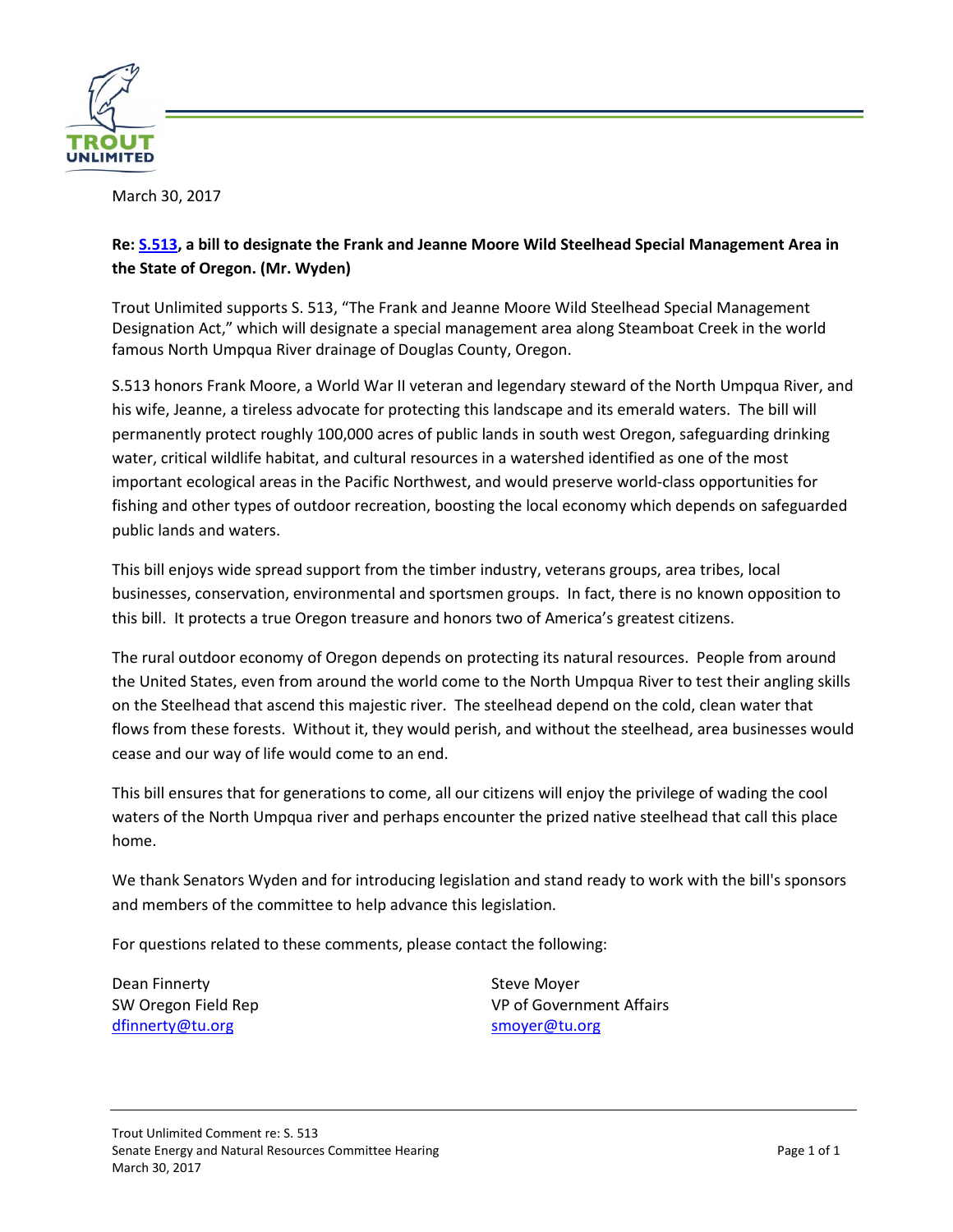

# **Re: [S.566,](https://www.congress.gov/bill/115th-congress/senate-bill/566) a bill to withdraw certain land in Okanogan County, Washington, to protect the land, and for other purposes. (Ms. Cantwell)**

Trout Unlimited strongly supports S. 566, the Methow Headwaters Protection Act of 2017, which protects specific lands within the Okanogan-Wenatchee National Forest from mining development.

The Methow River, which flows from its headwaters on Flagg Mountain to meet the Columbia 80 miles later, is one of Washington State's most iconic rivers and serves as a Pacific Northwest mecca for hunters, anglers, recreationists, and conservationists.

The Methow provides key habitat for a myriad of native fish species, including three species of Endangered Species Act (ESA)–listed salmonid species: Upper Columbia spring Chinook, Upper Columbia steelhead trout, and bull trout. The salmon and steelhead that return to this river must navigate past 9 dams and endure countless impacts through an over-stressed ecosystem in order to reach their spawning grounds. Trout Unlimited's Western Water and Habitat Program has invested millions of dollars and thousands of staff hours to work hand-in-hand with the community on projects to improve trout and salmon habitat throughout the Methow River watershed. On a larger scale, the Federal government has also invested hundreds of millions to repair and restore these populations– both in the Methow, and throughout the Columbia Basin. Protecting the Methow headwaters will safeguard these investments prevent the unavoidable damage to water resources associated with large-scale mining on Flagg Mountain.

The Methow Valley has built its economic success upon two main industries: Agriculture and Recreation both of which rely heavily on healthy waters. A large-scale mine in the headwaters of the Methow River watershed would (1) pose an unacceptable risk to ESA-listed fish species that are already on the brink of extinction, (2) undermine millions in taxpayer dollars spent on fisheries recovery in this watershed, and (3) devastate the local recreation-based economy, which relies on sustained ecosystem health (and fisheries) in the Methow River watershed.

The campaign to withdrawal the Upper Methow from mineral entry has amassed an impressive coalition – a large and diverse group partners, including over 100 local businesses and organizations, tribes, local and state elected officials, and numerous sportsmen and recreational organizations. The prospect of an industrial-scale mine on Flagg Mountain or anywhere else in the Upper Methow Valley represents a direct threat to the very values at the heart of success in the community and the quarter-billion-dollar investment private landowners, tribes, and state and federal agencies have made in conservation, restoration, and recreation efforts over the years.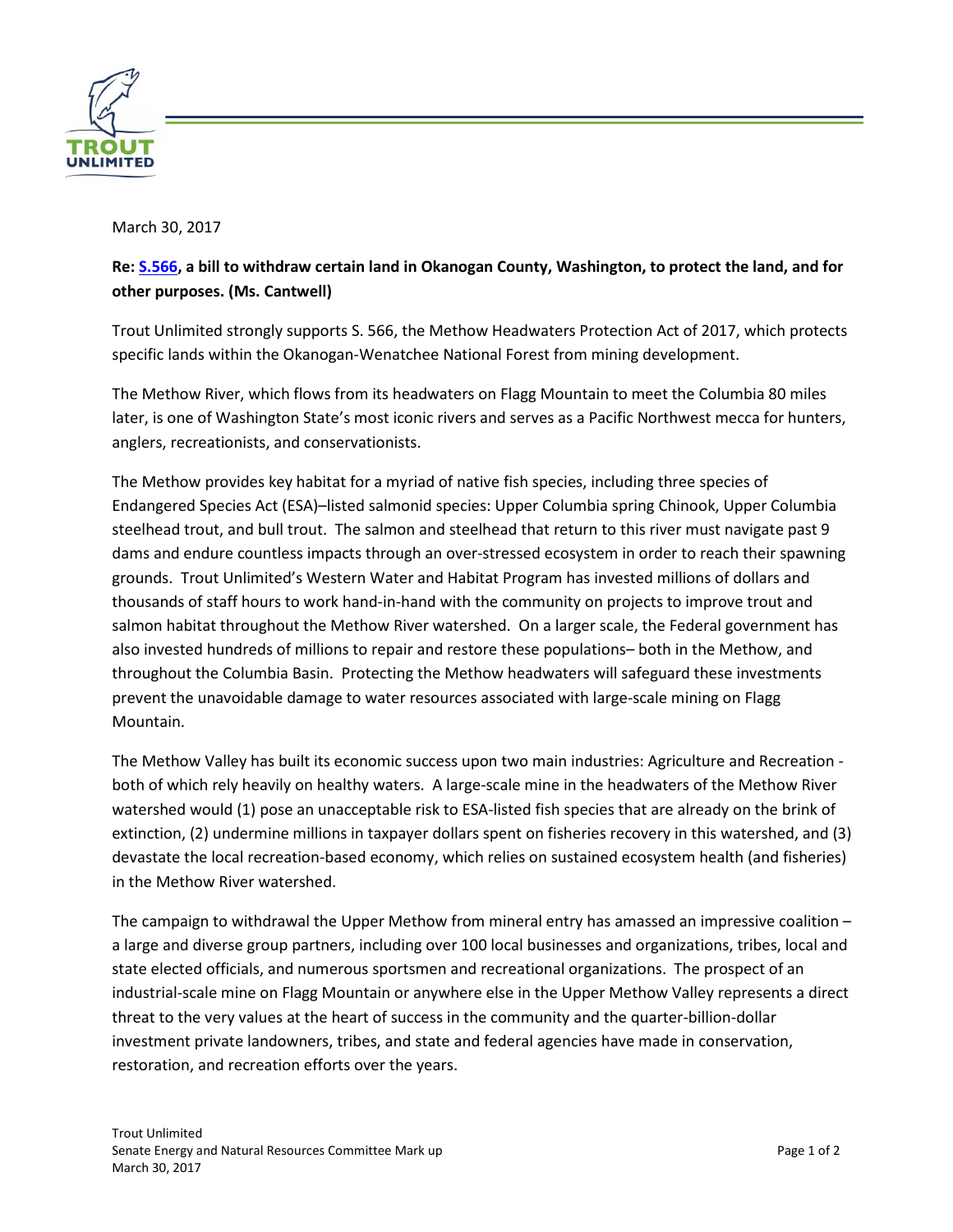Simply put, industrial-scale mining would threaten all that is special about the Methow and devastate its local economy, natural environment, and quality of life. On behalf of our more than 150,000 members across the country—including the more than 4,700 who reside in the state of Washington—we sincerely thank Senators Murray and Cantwell for introducing this bill.

For questions related to these comments, please contact the following:

Crystal Elliot Project Manager WA Abandoned Mine Restoration [celliot@tu.org](mailto:celliot@tu.org)

Kate Miller Director of Government Affairs [kmiller@tu.org](mailto:kmiller@tu.org)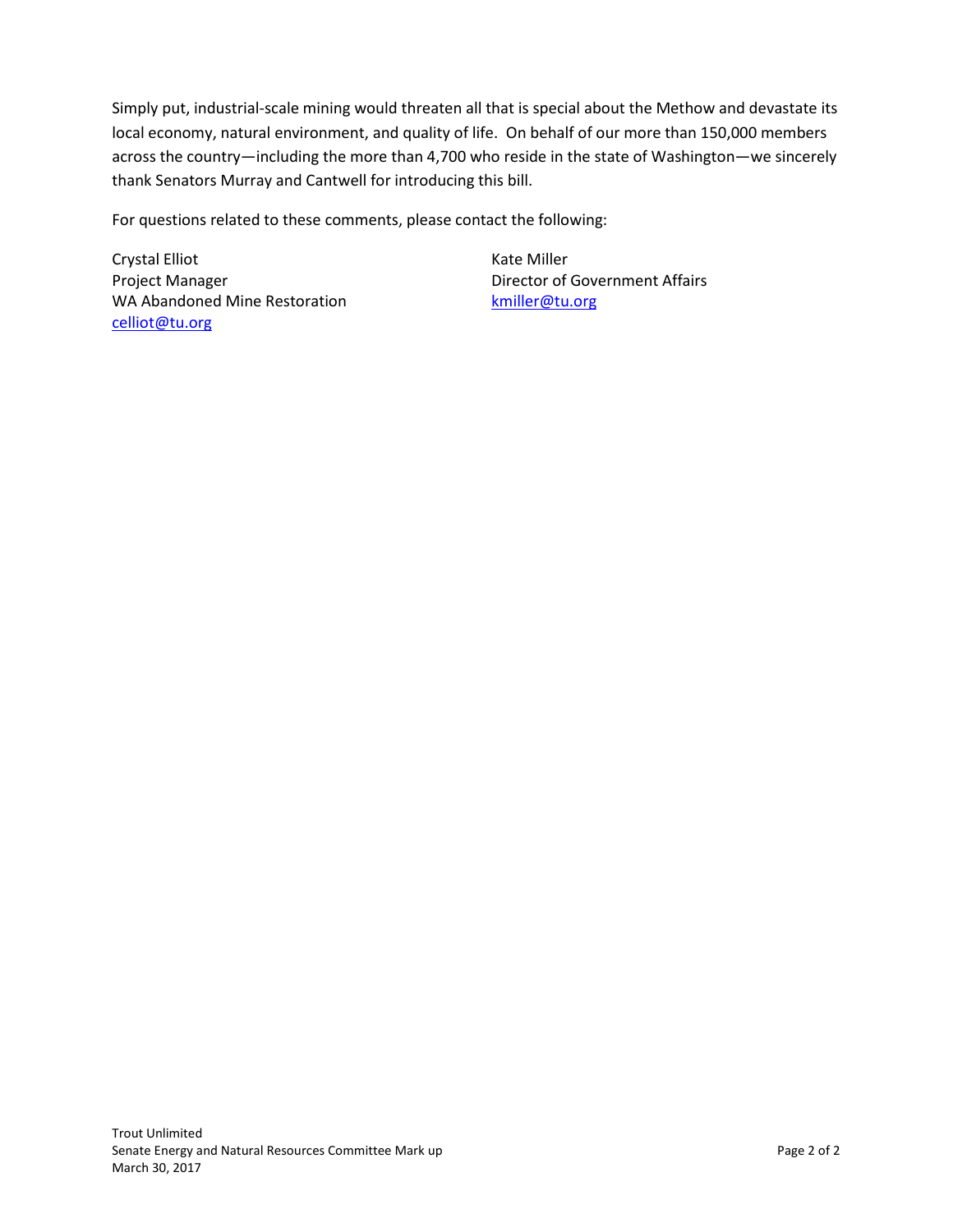

## **Re: [S.714,](https://www.congress.gov/bill/115th-congress/senate-bill/714/text) a bill to amend Public Law 103-434 to authorize Phase III of the Yakima River Basin Water Basin Water Enhancement Project for the purposes of improving water management in the Yakima River basin, and for other purposes. (Ms. Cantwell)**

Trout Unlimited strongly supports S.714, the Yakima River Basin Water Enhancement Project Phase III Act of 2017. S. 714 authorizes the Initial Development Phase of the Yakima Basin Integrated Plan and will provide important drought relief for water users while at the same time improve the basin's fisheries and ecosystems. This bill is a critical step forward in achieving urgently needed benefits to water supply, drought relief, fisheries, and stream flows. Among the innovative actions in the Initial Development Phase are:

- Fish passage at Cle Elum and Rimrock dams, allowing fish to access 65 miles of river habitat blocked by Reclamation dams within the basin;
- The Kachess Reservoir Drought Relief Pumping Plant, with construction and operation financed by water users rather than taxpayers (no other surface water storage projects are authorized by the legislation), and conveyance between Keechelus and Kachess to balance storage and improve fish flows;
- 85,000 acre-feet of water conservation;
- Habitat restoration projects including mainstem Yakima River floodplain restoration, meadow restoration in the Teanaway Valley and elsewhere, barrier removals, and projects to remove roads from floodplains;
- Groundwater storage projects that will provide cooler, more plentiful stream flows and reduce the need for new surface water storage;
- Enhanced water markets; and
- Protection of 50,000 acres in the Teanaway River Valley as a working, Community Forest

S. 714 is a critical step towards executing an innovative, integrated response to drought and water supply security that supports our fish, farms, families, and forests. We thank Senators Cantwell and Murray for reintroducing this bill.

For questions related to these comments, please contact the following:

Lisa Pelly WA Water Project Director [lpelly@tu.org](mailto:lpelly@tu.org)

Kate Miller Director of Government Affairs [kmiller@tu.org](mailto:kmiller@tu.org)